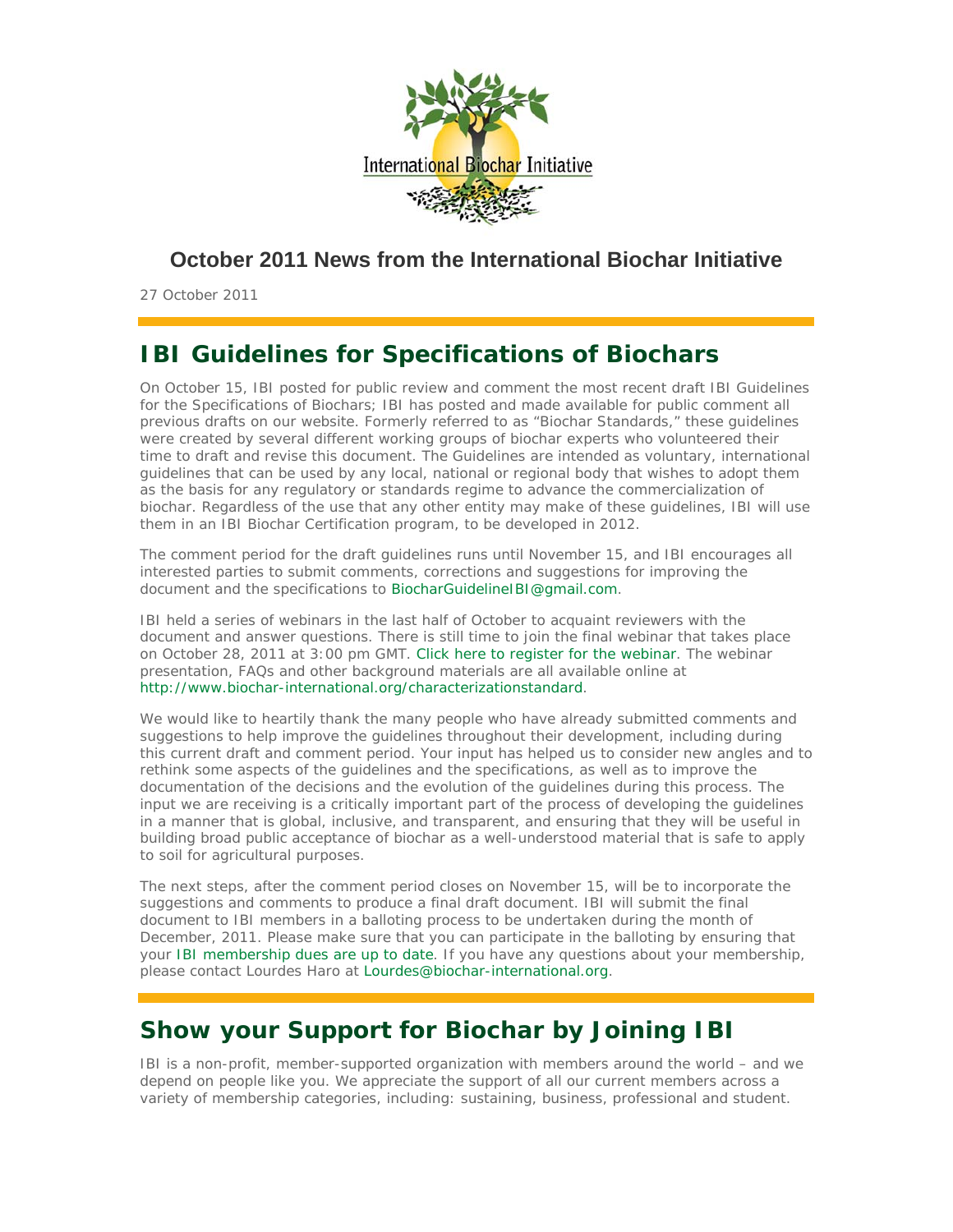There is a membership group specially designed for your needs, and your dues go directly toward accomplishing IBI's goals of continuing to bring biochar information to our full network, developing and advancing guidelines for specifications of biochars, increasing communication between the many biochar projects and groups around the world, and creating new opportunities for biochar research, project development, and ultimately, commercialization. If you are not a member, please join.

# **New IBI Business Members: Encendia™ Biochar and Sonnenerde**

**Encendia™ Biochar** is a U.S.-based biochar development company located in New Haven, Connecticut. Its systems-based approach allows it to create prescriptive soil amendment products for farm and garden application, focusing on the crop and soil needs of its customers. Encendia plans to complement its work on biochar customization with a decentralized biochar development model that builds production capacity in locations that intersect feedstock availability and biochar end users. The company was



founded at Yale University in the Fall of 2009. For more information on Encendia, or to order product, please visit www.encendia.com or contact the team directly at info@encendia.com.

**Sonnenerde** (or "sun-earth" in German) is an Austrian company which produces high quality soil from compost, selling about 20,000 tons annually. The company is looking to raise the carbon content of soils and is thus building a pyrolysis plant to use Terra Preta They are looking to convert 4000 tons of wet paper fiber sludge into up to 300 tons biochar per year. Starting in 2013, Sonnenerde will market this carbonrich product in Austria. For more information please see: www.sonnenerde.at or contact Gerald Dunst at: g.dunst@sonnenerde.at.



A listing of all current IBI Business Members can be found on our website at: http://www.biochar-international.org/IBI-business-members. If your organization is interested in a business membership, please contact Kelpie Wilson at kelpie@biochar-international.org for more information.

# **Profile: Using Biochar to Improve Soil Health and Leaf Production at Tea Plantations in Sri Lanka**

Sri Lanka has a long history of tea production—starting with one small plantation 250 years ago in the country then known as Ceylon. Sri Lanka is now considered a world leader in growing tea. Dilmah Tea incorporated in the 1950s with the intent to move away from larger scale tea processing to focus on tea picked and packed at origin. Even with onsite picking and packaging on smaller scale farms, tea monoculture can leave a large environmental footprint. To offset some of the negative impacts on the land due to tea plantations, Dilmah tea started a side organization called Dilmah Conservation. Dilmah Conservation works with the

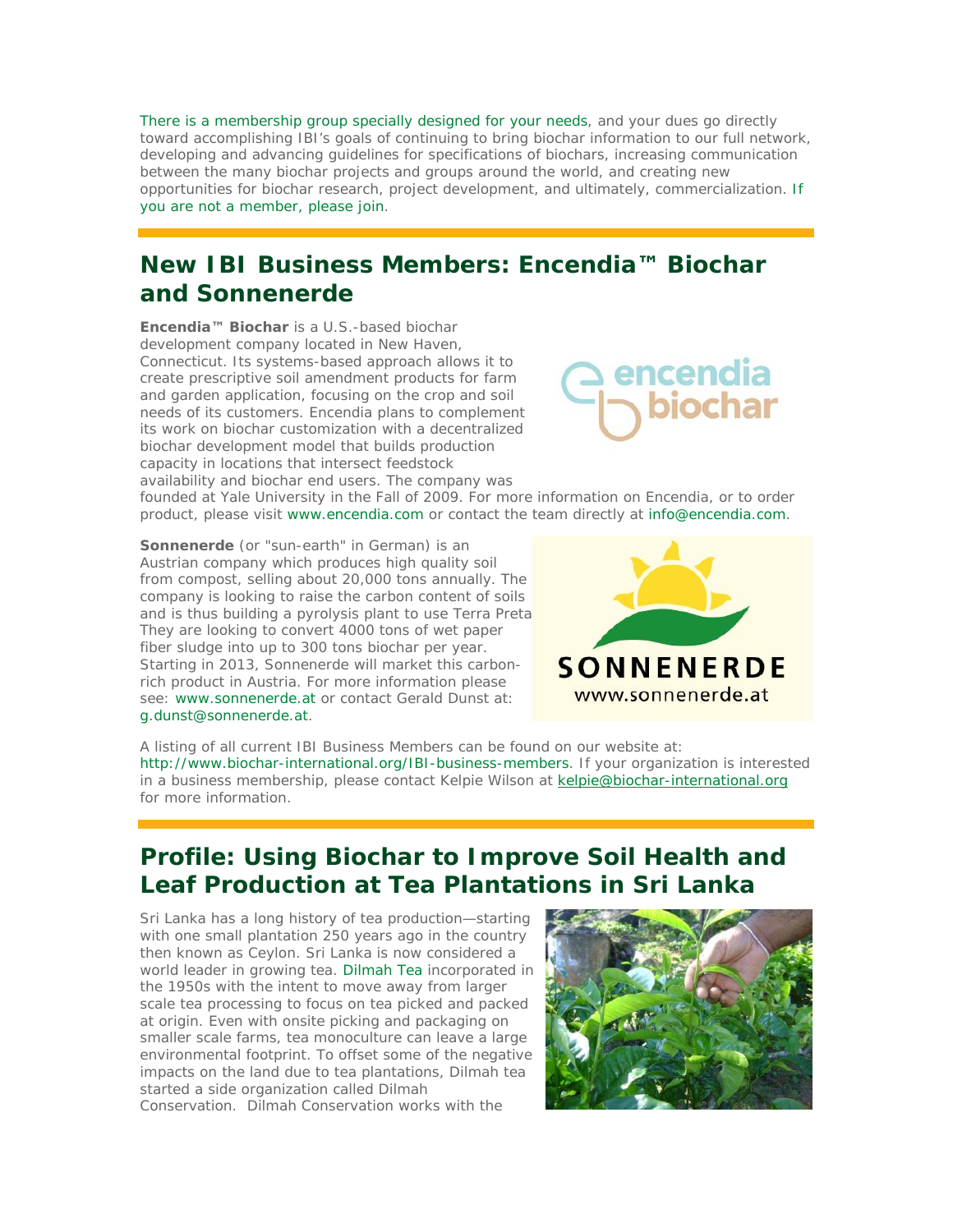International Union for Conservation of Nature (IUCN) as its main technical partner. The goal of Dilmah Conservation is "to assist in conserving the environment through interventions that at the same time serve humanitarian needs".

### **Bio-Remediation through Biochar Use at Dilmah Tea Gardens**

With the deteriorating soil conditions in many Sri Lankan tea plantations due to poor management practices, Dilmah Conservation believes that a Bio Remediation program will be a lifeline for the survival of the industry. This program is introducing techniques for tea plantations to reduce inputs (fertilizer and other chemicals) by at least 50% and increase the land productivity by at least 50%. The project was initiated by the IUCN Sri Lanka in 2008 in partnership with the Tea Research Institute of Sri Lanka (TRI). Subsequently, Dr. J.C. Krishnaratne of Dilmah Conservation has been leading this program to apply biochar at the Palmadulla field at Kahawatte and Nawalapitiya plantations—chosen for their different agronomic and climatic conditions. Dr. Krishnratne's team produced a wood-chip biochar onsite with an updraft pyrolyzer made from steel drums.

To read the remainder of this story, please see: http://www.biochar-international.org/profiles/Sri\_Lanka

Photo: Increased shoot growth after biochar application, courtesy of Dilmah Tea

# **Profile: Greening Australia: Helping Restore Original Vegetation with Biochar and Bioenergy**

In the last 200 years, crops and improved pastures have replaced much of the native Australian landscape. While this transformation has been good for the agricultural and pastoral industry, there is a growing realization that a productive landscape also needs to be a diverse landscape. Greening Australia is an environmental organization with state chapters across Australia working to strategically restore the natural vegetation of the country. To pursue this work, Greening Australia Victoria has partnered with the Victorian Department of Sustainability and Environment and the Alcoa Foundation to investigate the potential benefits of using biochar to help propagate currently difficult-to-germinate Australian



native plant species. The project is setting up field and greenhouse trials with varying percentages of biochar and comparing those germination and growth results to smoke water treatments and standard practice growing media. The plant species consist of a number of regional eucalypt and acacia. Greening Australia hopes that the results generated from this investigation will lead to the ability to deliver much improved re-vegetation outcomes in the field. Two nurseries in Victoria have run parallel trials to monitor germination responses and ongoing seedling root development to determine if biochar is a beneficial additive.

To read the remainder of this story, please see: http://www.biochar-international.org/profiles/Greening\_Australia.

Photo: Biochar trial sites; courtesy of Greening Australia

# **Biochar Briefs - News Roundup for October 2011**

We update the website daily with new articles on biochar. For more information, please see: http://www.biochar-international.org/newsbriefs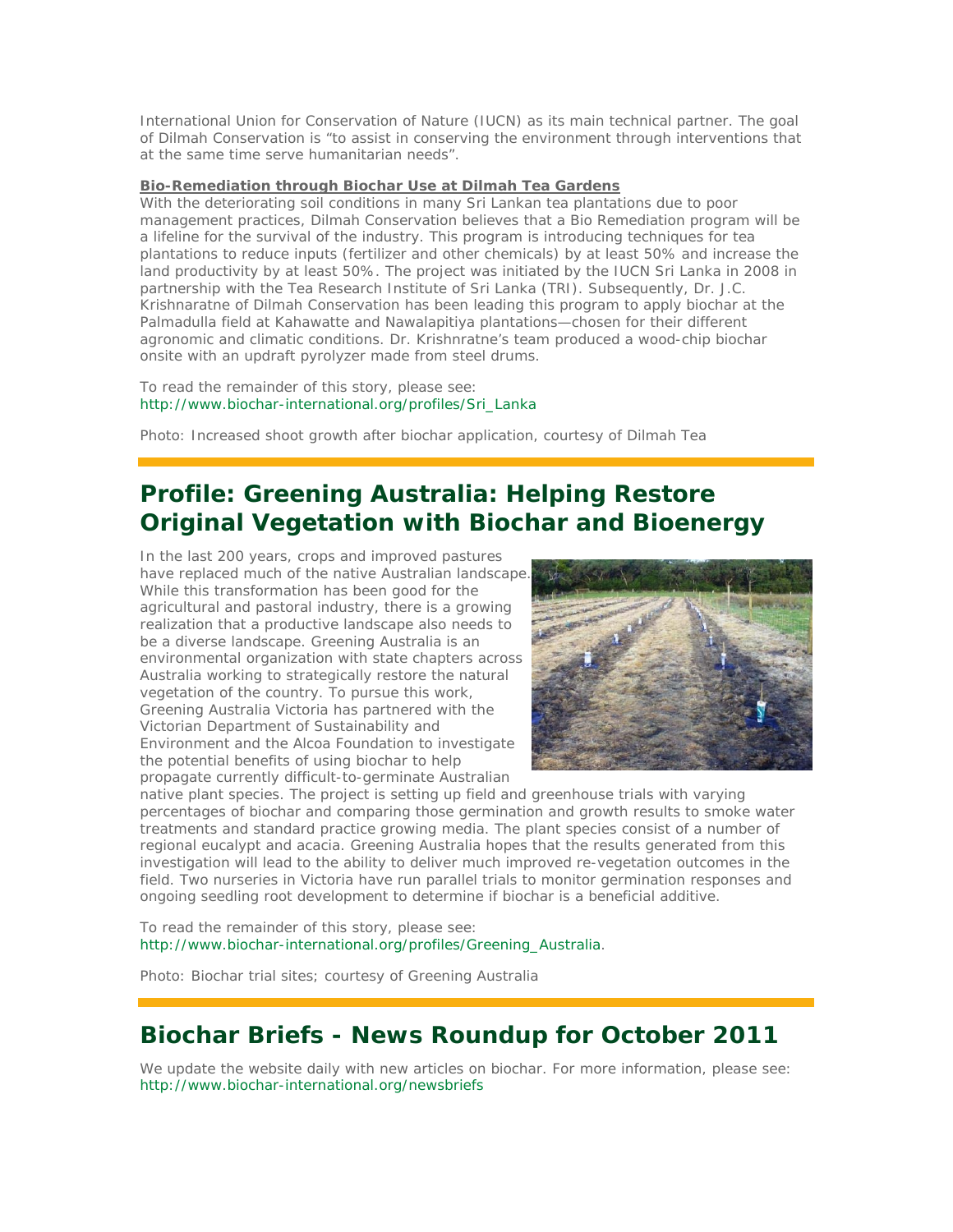### **Australia**

Western Australian farmers gathered to hear speakers at a forum advise them on the potential for earning income from carbon farming, including biochar.

Small-scale island farmers are looking to create additional value from coconut by turning the shells into biochar, among other strategies to enhance their income.

#### **Germany**

Scientists at the Ruhr University in Germany are now exploring manufacturing processes and utilization possibilities of biochar made from green waste using a new patented process called Vapo-Thermal Carbonization (VTC).

A survey of innovative projects in Germany and Switzerland that are using pyrolysis to create "Terra Preta" while disposing of waste.

#### **United Kingdom**

An international group of scientists is proposing a new approach to the question of soil carbon to help answer the question: What will happen to soil carbon as the climate changes? Their roadmap is published in the October 6 issue of the journal Nature and it includes a discussion of biochar.

### **United States**

Jason Aramburu and the team at *re:char* placed as First Runner Up in the 2011 ConocoPhillips Energy Prize, a joint initiative between ConocoPhillips and Penn State University. *re:char* will receive a total of \$75,000 to develop their concept of mass producing recycled kilns that can produce up to 5 tons of biochar a year.

Steve Forbes, editor of Forbes Magazine, reviews the book *1491* by Charles Mann that describes the creation of Terra Preta soils by natives of the Amazon.

Students at the University of Washington have designed a new method to turn slash piles from forest thinning programs into biochar. The low-tech solution uses a thermal blanket to exclude oxygen from the piles and make biochar.

An article on "The Unreasonable Institute" a startup business incubator describes the struggles of biochar entrepreneur Moses Sanga, who is working on biochar in Uganda.

Plant scientist Dr. Debby Hanmer will head the new Sustainable Agriculture Program at the University of North Carolina. Hanmer's own research focus is on the production and use of biochar.

The Fannie and John Hertz Foundation located in Livermore, California awards \$250,000 fellowships to about 15 innovative doctoral students each year. This year a team made up of several Hertz fellows won an award from the Bill & Melinda Gates Foundation for a plan to turn human waste into biochar in Africa.

Whispering Winds Bamboo Cooperative Corporation in Hawaii was awarded funds through a US Department of Agriculture Conservation Innovation Grant to convert bamboo timber waste into biochar using a farm-scale Adam retort kiln.

This editorial urges that job creation in the United States and elsewhere should focus on large scale public works programs that have carbon sequestration as a prime focus, mentioning biochar as one important method.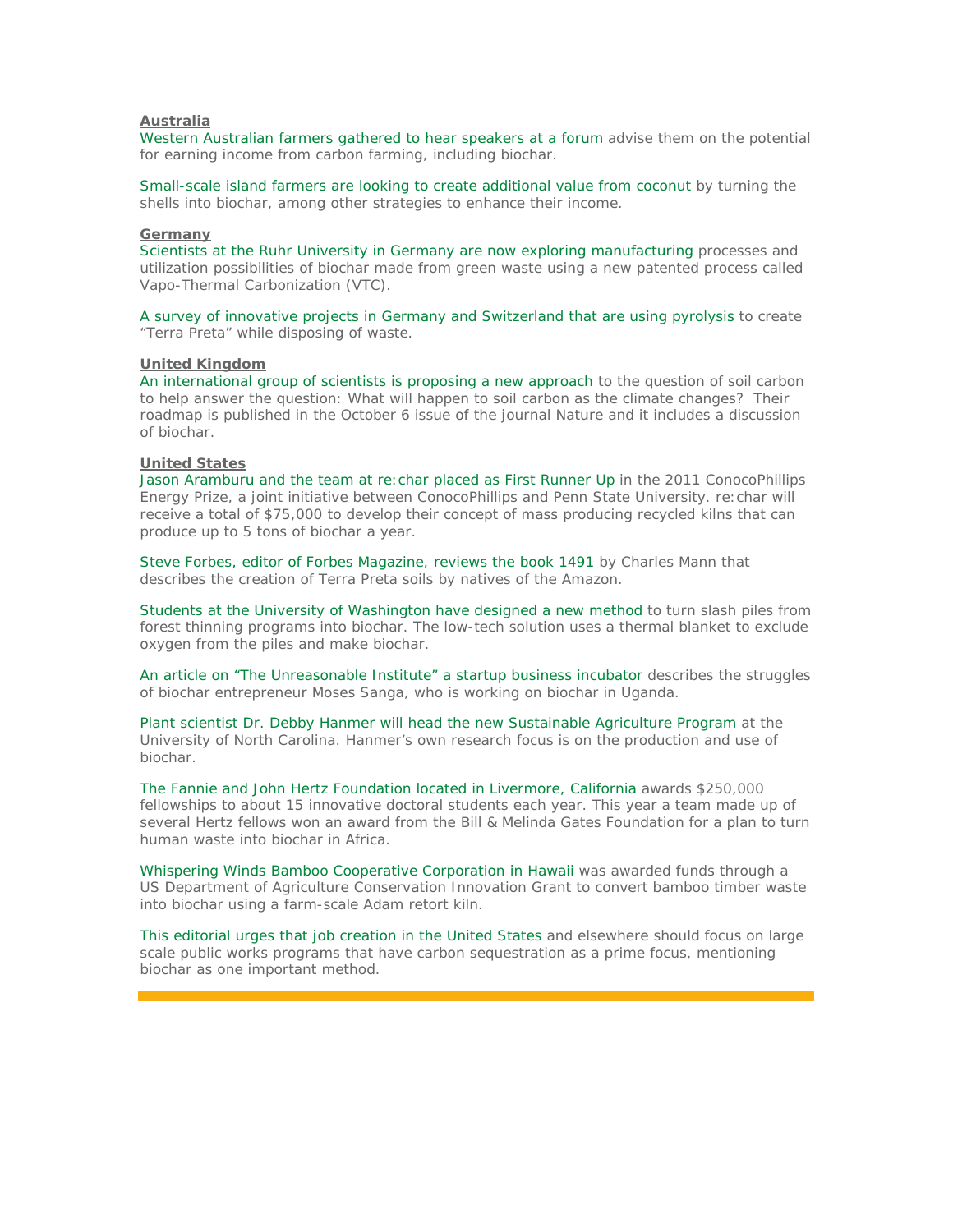# **Recent Biochar Conferences in China, the EU, and Honduras**

### **International Symposium on Biochar Research, Development and Application in Nanjing, China**

More than 120 participants coming from universities, institutes and industries of China, the US, Australia, the UK, Denmark, Japan and New Zealand participated in a recent International Symposium on Biochar Research in Nanjing China October 10 – 12, 2011. Under the leadership of the Symposium chairman Jianmin Zhou, deputy chairman Renfang Shen, Yunhan Xiao, Jiqiang Zhang and Jiaman Jin, and under the financial support of the Natural Science Foundation of China, the State Key Laboratory of Soil and Sustainable Agriculture and the Blue Moon Fund USA, the International Symposium was a success. The Symposium was co-organized by the State Key



Laboratory of Soil and Sustainable Agriculture, Jiangsu Biochar Engineering Center, the Institute of Soil Science and the Research Center of Clean Energy and Power and chaired by Symposium general secretary Zubin Xie.

Participants gave reports on biochar research, development and application in the areas of soil science, agronomy, energy science and biochar production techniques, and interacted actively with each other. Highlights were reports on the progress of biochar impacts on soil productivity enhancement, greenhouse gas emissions, soil carbon turnover, water pollution treatment, heavy metal remediation, organic pollutant degradation, and cleanup of non-point pollution. Participants repeatedly stressed the importance of land remediation for China, a country that is challenged to feed 20% of the world's people with only 7% of the world's arable land. The Symposium also discussed the IBI draft Guidelines for the Specifications of Biochars, following a presentation by IBI's Project Development Director, Kelpie Wilson. To read the remainder of this story, please see:

http://www.biochar-international.org/conferences/China\_Symposium\_2011

Photo: Graduate student Qi Liu explains a long-term biochar field experiment in rice-wheat rotation fields at the Jiangdu field station, Institute of Soil Science. Photo courtesy of Kelpie Wilson.

### **European Biochar Symposium 2011 Halle (Saale), Germany**

*By Dr. Bruno Glaser, Martin-Luther-Universität Halle-Wittenberg*

More than 100 participants coming from universities, institutes and industries of Germany, Austria, Switzerland, The Netherlands, Belgium, France, Italy, UK, and Denmark, participated in a recent International Symposium on Biochar Research in Halle (Saale) Germany September 26 – 27, 2011. Under the leadership of the Symposium organizers Bruno Glaser, Daniela Busch and Katja Wiedner (Soil Biogeochemistry, Martin-Luther-University Halle-Wittenberg) and under the financial support of the German Ministry for Education and Research (BMBF) the International Symposium was a big success.



The main focus of the symposium was to bring forward basic biochar research. Ongoing commercial biochar production and implementation will benefit from continued work on key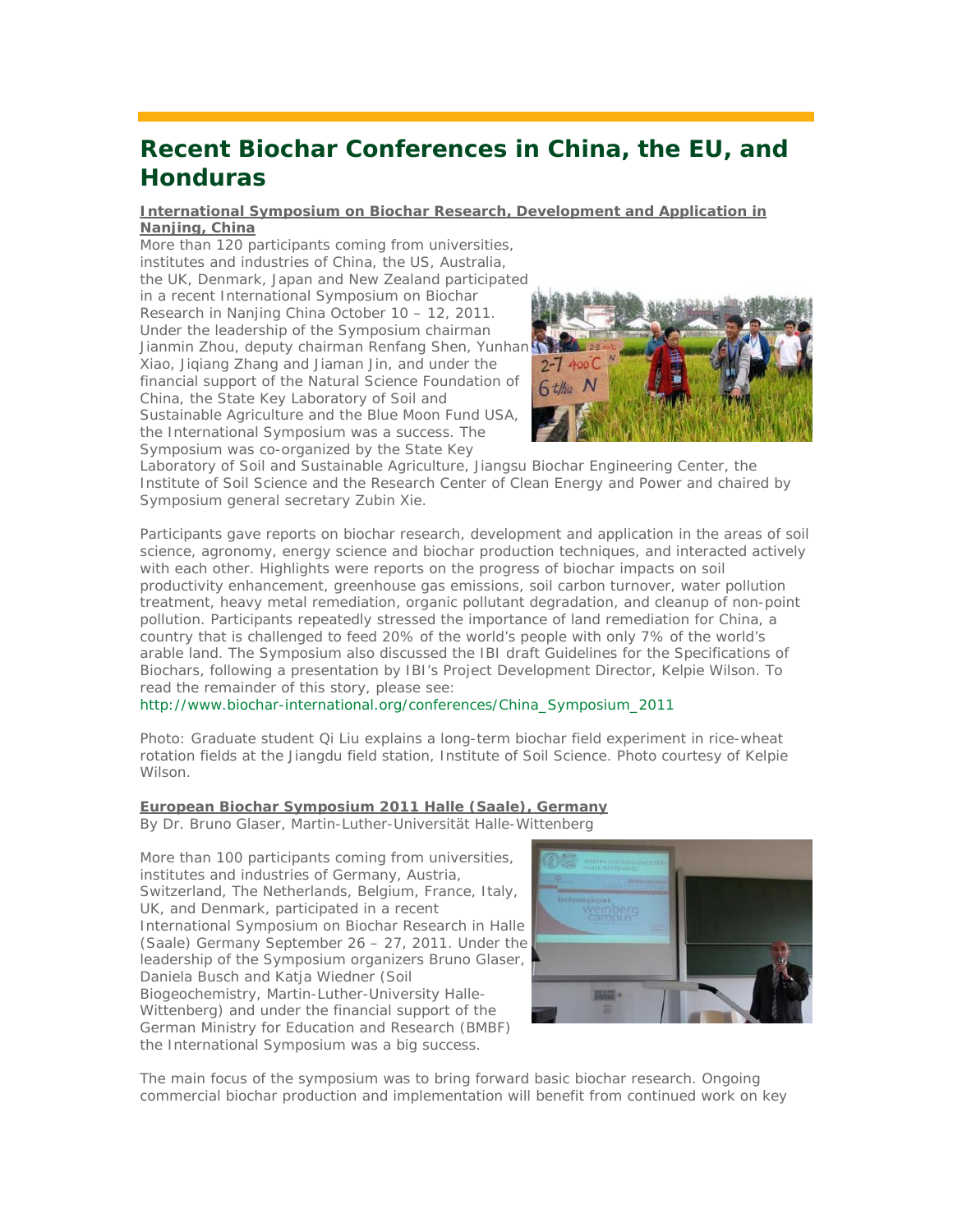biochar questions ranging from definition, standardization, toxicological effects, and biochar's physical, chemical and biological processes. New results from basic and applied research were presented and intensively discussed among participants. Highlights were reports on the progress of biochar impacts on soil productivity enhancement, greenhouse gas emissions, soil carbon turnover, water storage capacity and potential toxic effects. The detailed conference program and available presentations can be seen at the conference web site at: www.landw.uni-halle.de/biochar2011.

Photo: Dr. Glaser welcomes attendees; courtesy of Bruno Glaser.

### **Micro-gasification Camp in Honduras Building Biochar Stoves**

*By Jorge Espinosa, Gaia University, Zamorano University*

Zamorano University, also known as the Panamerican Agricultural School, was founded on the principle of applied knowledge and learning by doing. During the last week of September, 2011, Paul Anderson better known as Dr. TLUD, and Christa Roth took a diverse group of stove enthusiasts through a week long intensive biochar stove camp that lived up to Zamorano's traditional learn by doing standards. Christa Roth showed up a week early to hammer down the final touches on the Spanish translation of the GIZ-HERA Manual "Micro-gasification: Cooking with gas



from solid biomass" as the camp was to be held entirely in Spanish. Due to the relative dearth of material available in Spanish, Roth and her team of translators took it upon themselves to coin a number of terms to equip the Spanish-speaking stove world with adequate terminology for their ongoing learning journey.

The stove camp was attended by representatives of El Salvador, Nicaragua, Costa Rica, Panama, Colombia and of course Honduras. Once the basic concepts of micro-gasification had been covered and some simple TLUDs were demonstrated, the group was divided into three smaller sections to work on projects that went well beyond the basics of micro-gasification, something that made this stove camp special. One team developed an institutional gasifier/biochar maker, another a T-Rocket merging the rocket stove with the TLUD, and the third design was the innovative TChar: a TLUD gasifier designed over a charcoal cooker to give people the option of saving the char for application to soil as biochar, or to continue cooking with the charcoal for greater versatility and near complete energy use. To read the full article, please see:

http://www.biochar-international.org/Gasification\_camp/Honduras.

Photo: A TLUD gasifier designed over a charcoal cooker gives people the option of saving the char for application to soil as biochar, or to continue cooking with the charcoal; courtesy of J. Espinosa.

### **The Launch of the Global Soil Partnership at FAO Headquarters, Rome, Italy,**  A Draft Structure GSP-IPS/L **September 2011**

*By IBI Board Member Marta Camps Arbestain*

A major meeting was organized last September by the Food and Agriculture Organization (FAO), in collaboration with the Joint Research Centre of the European Commission, to launch the Global Soil Partnership (GSP). The main objective of this meeting

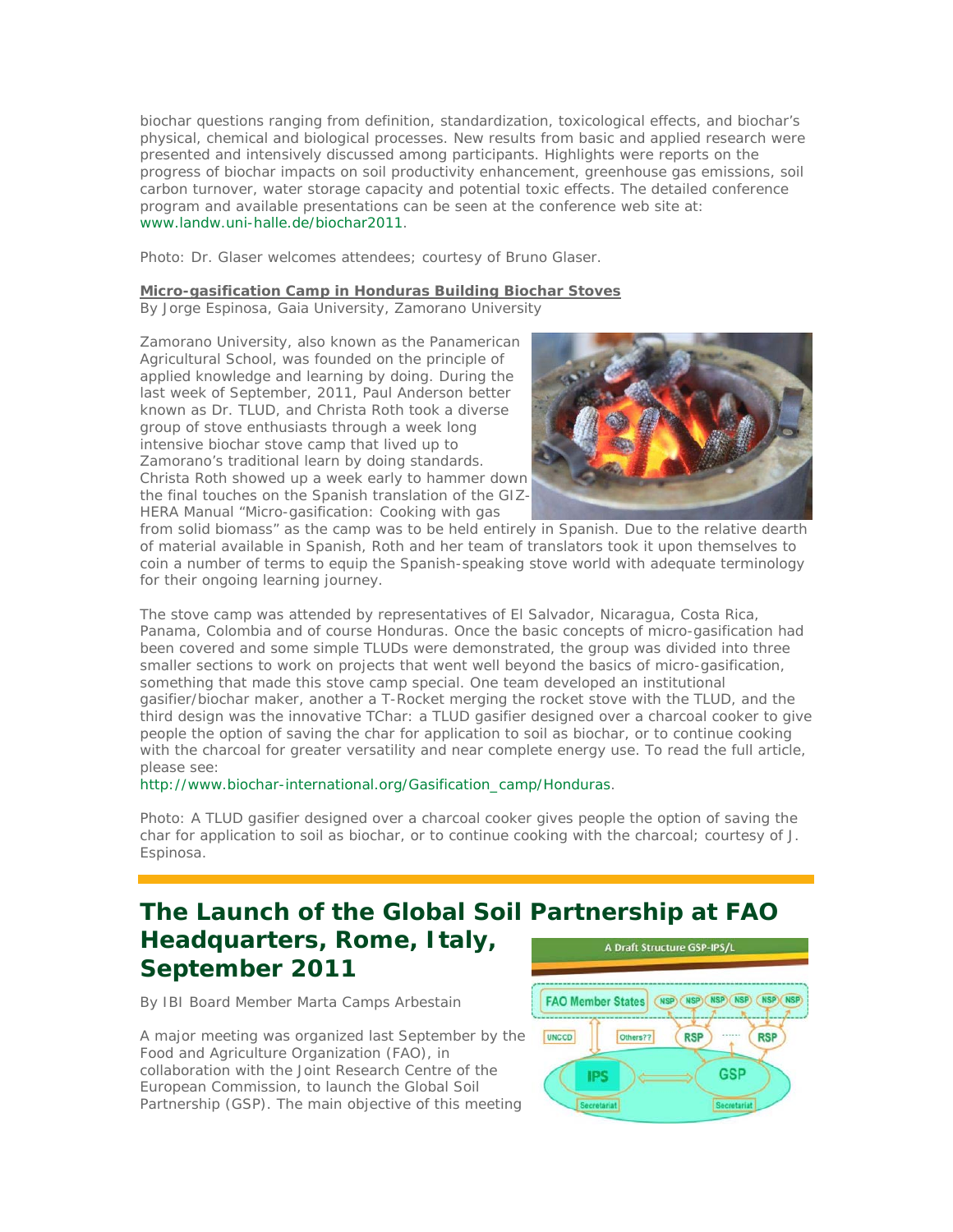was to discuss the terms of reference of the GSP with FAO member countries and key stakeholders to obtain reactions and recommendations on the way forward towards the establishment of this partnership. The meeting lasted three days and was attended by participants representing soil institutions from all over the world, as well as associations, project leaders, FAO permanent representative/country delegations, and civil society organizations.

Mr. Alexander Müller, Assistant Director General (ADG) of FAO Natural Resources Management and Environment Department acted as the secretary of the meeting. During the three-day meeting there was very active discussion among attendees and organizers. There was unanimous support for the GSP and for the urgent need for action (the fact that we have reached a "peak soil" was mentioned several times). To read the full article on this launch, please see: http://www.biochar-international.org/FAO\_GSP\_Report.

Graphic: A tentative draft structure of the GSP is presented below (where NSP = National Soil Partners; RSP = Regional Soil Partners); courtesy of the FAO.

## **Opportunities in Biochar**

*Opportunities in Biochar* showcases announcements for the public to apply for funding, jobs, publications, conferences, etc. These announcements are also posted on the IBI website in two places: Biochar Updates and the Member Bulletin Board.

*PhD Student Opportunity*: Australian Agency CSIRO has a PhD scholarship opportunity in "Enhancing fertility in sandy soils using Biochar and Protected Diffusion Zones"; for more information, please see: http://www.csiro.au/partnerships/SAF-Postgrad-Scholarships.html.

*PhD Student Opportunity*: Japan Society for the Promotion of Science is looking for Ph D. students to work in Japan; for more information, please see: http://www.jsps.go.jp/english/efellow/postdoctoral.html#short

*Submit abstract for conference*: 2011 International Symposium on Biochar for Climate Change Mitigation and Soil and Environmental Management (South Korea). **Abstract deadline Oct 31**;

http://www.biochar-international.org/node/2838

*Submit abstract for conference*: The Biochar Symposium at the EuroSoil 2012 Conference (Bari, Italy): will be held July 2 – 6, 2012. **The abstract deadline has been extended to Oct. 30, 2011**. More information is available at: http://www.biochar-international.org/node/2623.

New job opportunities and PhD postings are updated at: http://www.biochar-international.org/network/jobs

## **Upcoming Calendar Events**

November 1 – 3: Southeast Biomass Conference and Trade Show; Location Atlanta, GA, United States; more information: www.biomassconference.com/southeast.

November 7 – 9: 2011 Carbon Expo Australasia; Location Melbourne, Australia; more information: www.carbonexpo.com.au.

November 7: Illinois Biochar Group Fall Meeting; Location Urbana-Champaign, Illinois, United States; more information:

http://www.biochar-international.org/node/2794.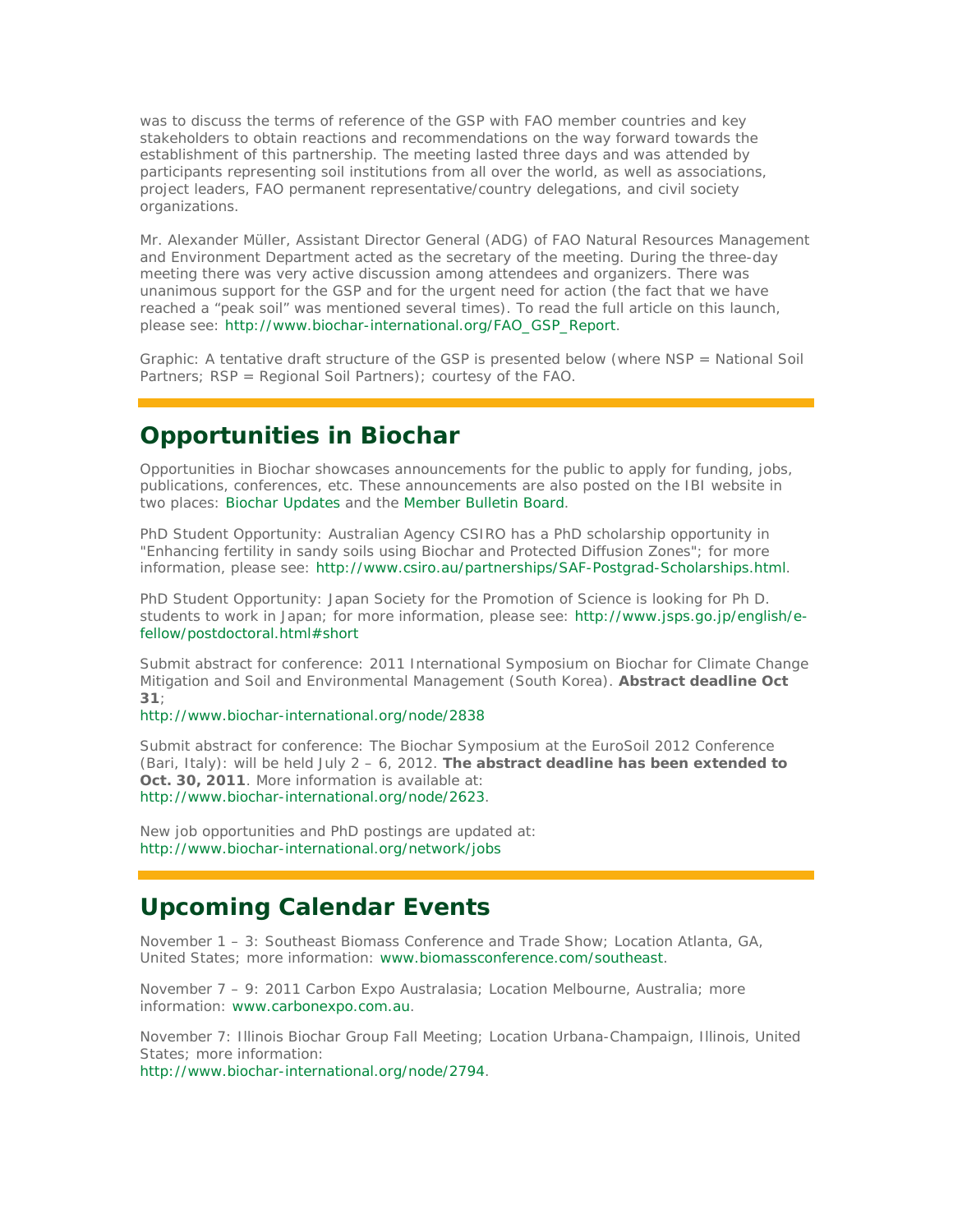November 9 – 10: Nordic Biochar Seminar; Location Oslo, Norway; more information: http://www.biochar-international.org/node/2769

December 8 – 9: 2011 International Symposium on Biochar for Climate Change Mitigation and Soil and Environmental Management; Location Biochar Research Center (BRC) at Kangwon National University, Korea; more information: http://www.biocharinternational.org/node/2837.

December 10 – 11: Hands on Biochar Workshop; Location Dunedin, New Zealand; more information: http://www.biochar-international.org/node/2796

See the IBI Calendar page for more events. To add an event to the calendar, send the information to info@biochar-international.org.

## **Regional Biochar Group Updates**

To read more on regional and national biochar groups, please see IBI's website at: www.biochar-international.org/network/communities. This month features regional group updates from China Agricultural University (CAU) Biochar, the United States Biochar Initiative (USBI), the Seattle Biochar Working Group SeaChar (Seattle, US), and the Pioneer Valley Biochar Initiative (PVBI, US).

#### **China Agricultural University (CAU) Biochar**

CAU-Biochar is pleased to announce that the group will host the 4th IBI International Biochar Congress in Beijing China, September 16 - 20, 2012. The congress topic is: Biochar, the Road to Richer Food and Safer Environment. The main organizers of the Congress are the China Agricultural University (CAU), the Chinese Society of Soil Science (CSSS), the China Academy of Agricultural Science (CAAS), the China Academy of Forest Science (CAFS), and the China Biochar Network for Agricultural and Environmental Management (CBN). In addition to a full conference, the organizers are planning many cultural tours around Beijing. More details on the congress can be



found at: www.ibi2012.org. IBI will be announcing important dates and submission deadlines as they occur.

### **United States Biochar Initiative (USBI)**

The Sonoma Biochar Initiative (SBI), in partnership with the Sonoma Ecology Center, has been selected by USBI to host the 2012 US Biochar Conference in Sonoma County, California from July 29 to August 1, 2012. USBI director Gloria Flora notified the Sonoma organization of the Advisory Board selection. Sonoma was selected for its practical, enterprising focus on biochar opportunities, the abundance of agricultural partners in the region and the County's national standing as a leader in addressing climate change. For additional information on this announcement, please see:

http://www.biochar-international.org/node/2870

### **The Seattle Biochar Working Group (SeaChar), United States**

After 9 months of hard work and perseverance by SeaChar and IBI, SeaChar has been awarded a \$72,000 grant by the National Geographic's Great Energy Challenge. This money will broaden the work with the biochar producing Estufa Finca cook-stove project in Costa Rica. The grant will help SeaChar and local partners refine the hardware and develop a training and follow-up protocol, which will rely on an innovative biochar "buy-back" program to incentivize new stove users. Additionally, SeaChar's most important Costa Rican partner, the community association APORTES, was awarded a \$10,000 contract by the International

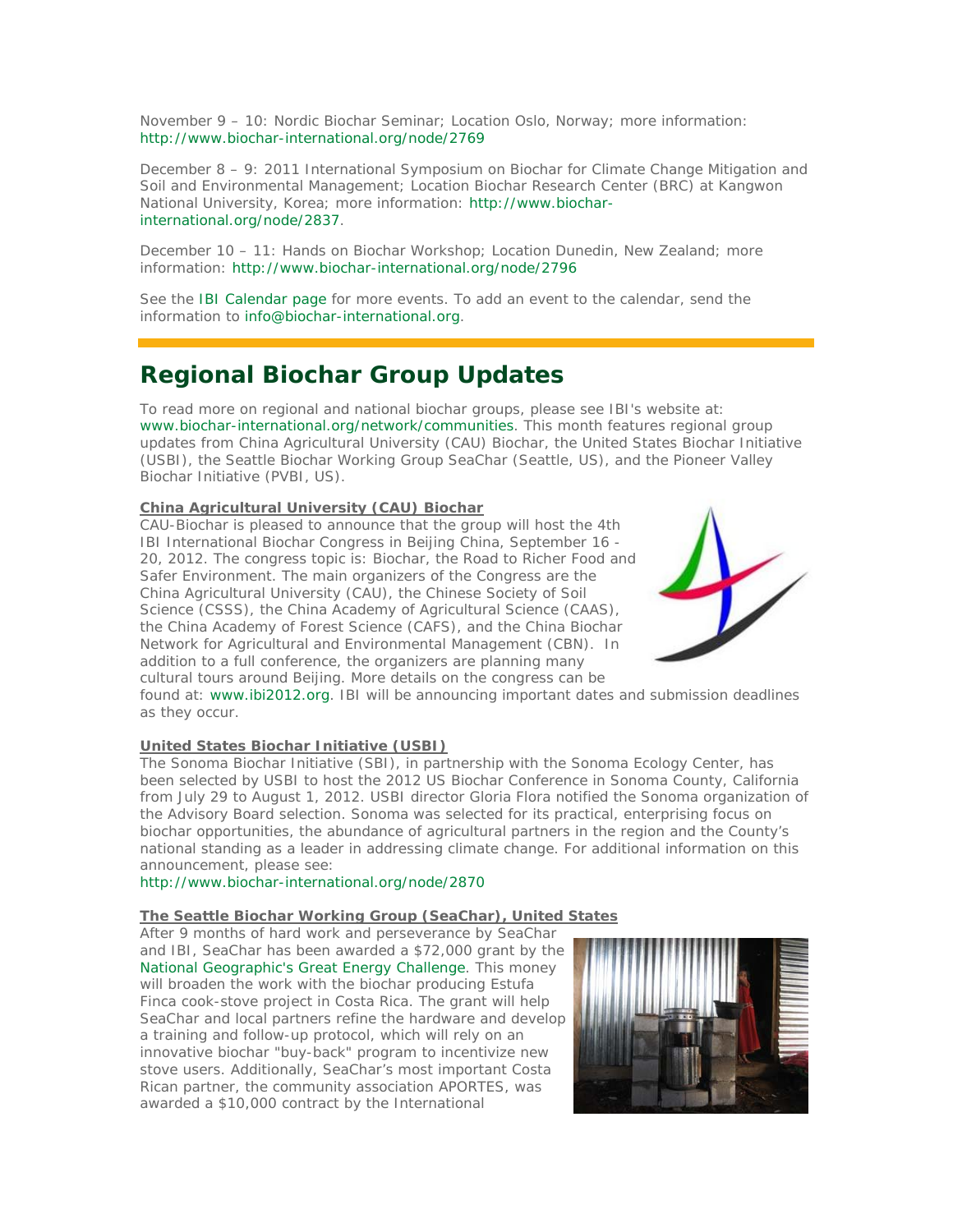Organization for Immigration (IOM) to build and install Estufa Finca cook-stoves in the households of migrant coffee bean pickers located in three different areas of the coffee growing highlands. SeaChar has matched the IOM contract with \$10,000 to develop, test, and document marketing, training, follow-up, and monitoring protocols which can improve new technology acceptance. To read more about this work and SeaChar, please see: http://www.biochar-international.org/regional/seattle.

Photo courtesy of Art Donnelly.

### **The Pioneer Valley Biochar Initiative (PVBI), United States**

PVBI member Ted Wysocki has arranged for biochar (charcoal from Canada blended with local manure) to be delivered to Massachusetts (MA) Congressman Olver. Congressman Olver has provided a personal grant to PVBI member Alan Page to set up forest trials with the product on a woodlot. Mr. Wysocki is also arranging for more shipments of biochar to be made available to local farmers in MA in order to carry out further field studies.

Through interaction with the University of Mass Center for Public Policy and Administration, PVBI has secured the services of a graduate student, Nataliya Kulyk, to help with a study of policy and economic aspects of biochar use. She has begun to carry out interviews with farmers, foresters, regulators, and politicians to explore understanding, and concerns about biochar use and to suggest ways of dealing with these. Additionally, conversations are underway with the University of Massachusetts Agricultural Center to continue the successful Spring 2011 Biochar Seminar Series into spring 2012. For more information, please see: http://pvbiochar.org/.

### **Recently Published Biochar Research**

IBI tracks all published research on biochar and includes it in our online bibliography: www.biochar-international.org/biblio. The following articles were added in the last month. Please visit the website bibliography for more information on any of these articles. Due to copyright, we cannot provide full copies of articles unless we have permission from the publisher. If you have published work that is not included, please email us at: info@biochar-international.org.

Castaldi, S., Riondino M., Baronti S., Esposito F. R., Marzaioli R., Rutigliano F. A., Vaccari F. P., and Miglietta F. (2011). Impact of biochar application to a Mediterranean wheat crop on soil microbial activity and greenhouse gas fluxes. Chemosphere.

de Wild, Paul (2011). Biomass Pyrolysis for Chemicals. PhD Thesis. Rijksuniversiteit Groningen, the Netherlands. http://www.biocharinternational.org/sites/default/files/Thesis\_pyrolyse\_compleet\_Paul\_de\_Wild.pdf.

Fabbri, Daniele, Torri Cristian, and Spokas Kurt A. (2011). Analytical pyrolysis of synthetic chars derived from biomass with potential agronomic application (biochar). Relationships with impacts on microbial carbon dioxide production. Journal of Analytical and Applied Pyrolysis. 10/2011.

Graber, E. R., Tsechansky L., Gerst Z., and Lew B. (2011). High surface area biochar negatively impacts herbicide efficacy. Plant and Soil.

Jeffery, S., Verheijen F. G. A., van der Velde M., and Bastos A. C. (2011). A quantitative review of the effects of biochar application to soils on crop productivity using meta-analysis. Agriculture, Ecosystems & Environment. 11/2011, Volume 144, Number 1, p.175-187.

Keith, Alexandra, Singh Balwant, and Singh Bhupinder Pal (2011). Interactive priming of biochar and labile organic matter mineralization in a smectite-rich soil. Environ. Sci. Technol.

Kong, Huoliang, He Jiao, Gao Yanzheng, Wu Huifang, and Zhu Xuezhu (2011). Cosorption of Phenanthrene and Hg (II) from Aqueous Solution by Soybean Stalk-based Biochar. J. Agric. Food Chem. 10/2011.